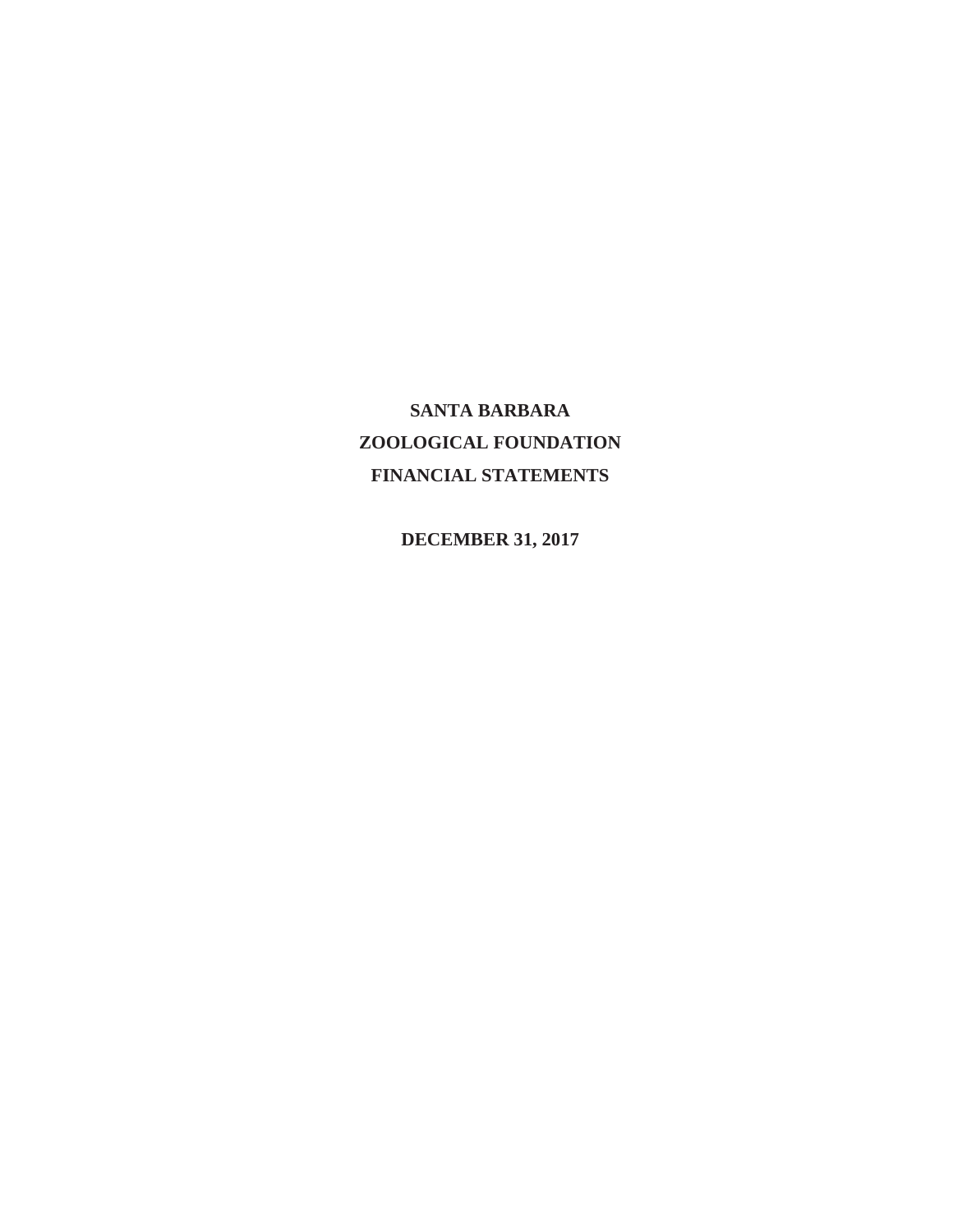December 31, 2017

# TABLE OF CONTENTS

|                                                   | Page           |
|---------------------------------------------------|----------------|
| <b>Independent Auditor's Report</b>               | $1 - 2$        |
| <b>Financial Statements:</b>                      |                |
| <b>Statement of Financial Position</b>            | 3              |
| Statement of Activities and Changes in Net Assets | $\overline{4}$ |
| <b>Statement of Cash Flows</b>                    | 5              |
| <b>Notes to Financial Statements</b>              | $6 - 16$       |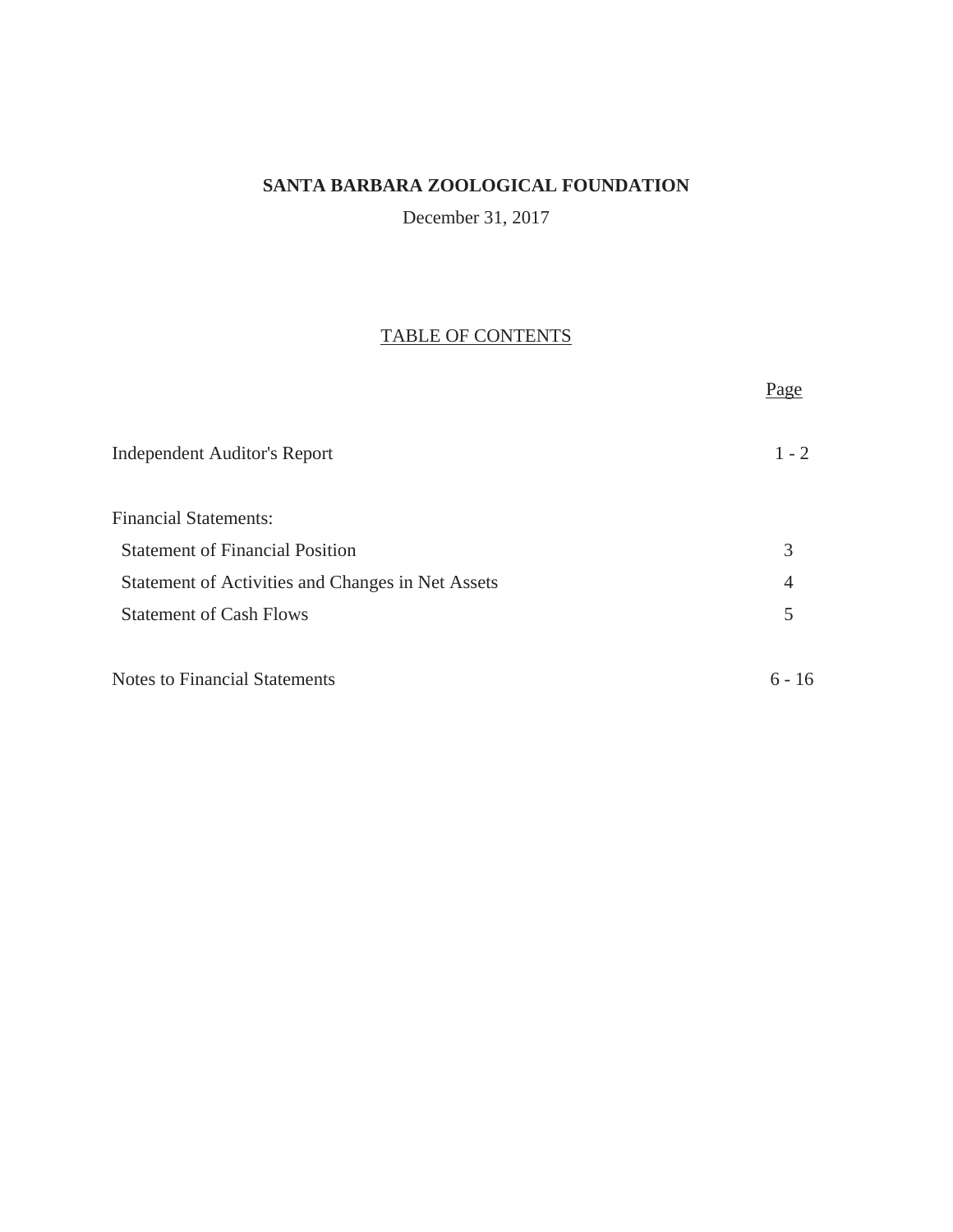

CERTIFIED PUBLIC ACCOUNTANTS AND CONSULTANTS

111 E. Victoria Street 2nd Floor, Santa Barbara, CA 93101, (805) 962-9175, www.mcgowan.com

# **INDEPENDENT AUDITOR'S REPORT**

Board of Trustees Santa Barbara Zoological Foundation Santa Barbara, California

We have audited the accompanying financial statements of the Santa Barbara Zoological Foundation (a non-profit organization), which comprise the statement of financial position as of December 31, 2017, and the related statements of activities and changes in net assets, and cash flows for the year then ended, and the related notes to the financial statements.

### **Management's Responsibility for the Financial Statements**

Management is responsible for the preparation and fair presentation of these financial statements in accordance with U.S. generally accepted accounting principles; this includes the design, implementation, and maintenance of internal control relevant to the preparation and fair presentation of financial statements that are free from material misstatement, whether due to fraud or error.

### **Auditor's Responsibility**

Our responsibility is to express an opinion on these financial statements based on our audit. We conducted our audit in accordance with U.S. generally accepted auditing standards. Those standards require that we plan and perform the audit to obtain reasonable assurance about whether the financial statements are free from material misstatement.

An audit involves performing procedures to obtain audit evidence about the amounts and disclosures in the financial statements. The procedures selected depend on the auditor's judgment, including the assessment of the risks of material misstatement of the financial statements, whether due to fraud or error. In making those risk assessments, the auditor considers internal control relevant to the entity's preparation and fair presentation of the financial statements in order to design audit procedures that are appropriate in the circumstances, but not for the purpose of expressing an opinion on the effectiveness of the entity's internal control. Accordingly, we express no such opinion. An audit also includes evaluating the appropriateness of accounting policies used and the reasonableness of significant accounting estimates made by management, as well as evaluating the overall presentation of the financial statements.

We believe that the audit evidence we have obtained is sufficient and appropriate to provide a basis for our audit opinion.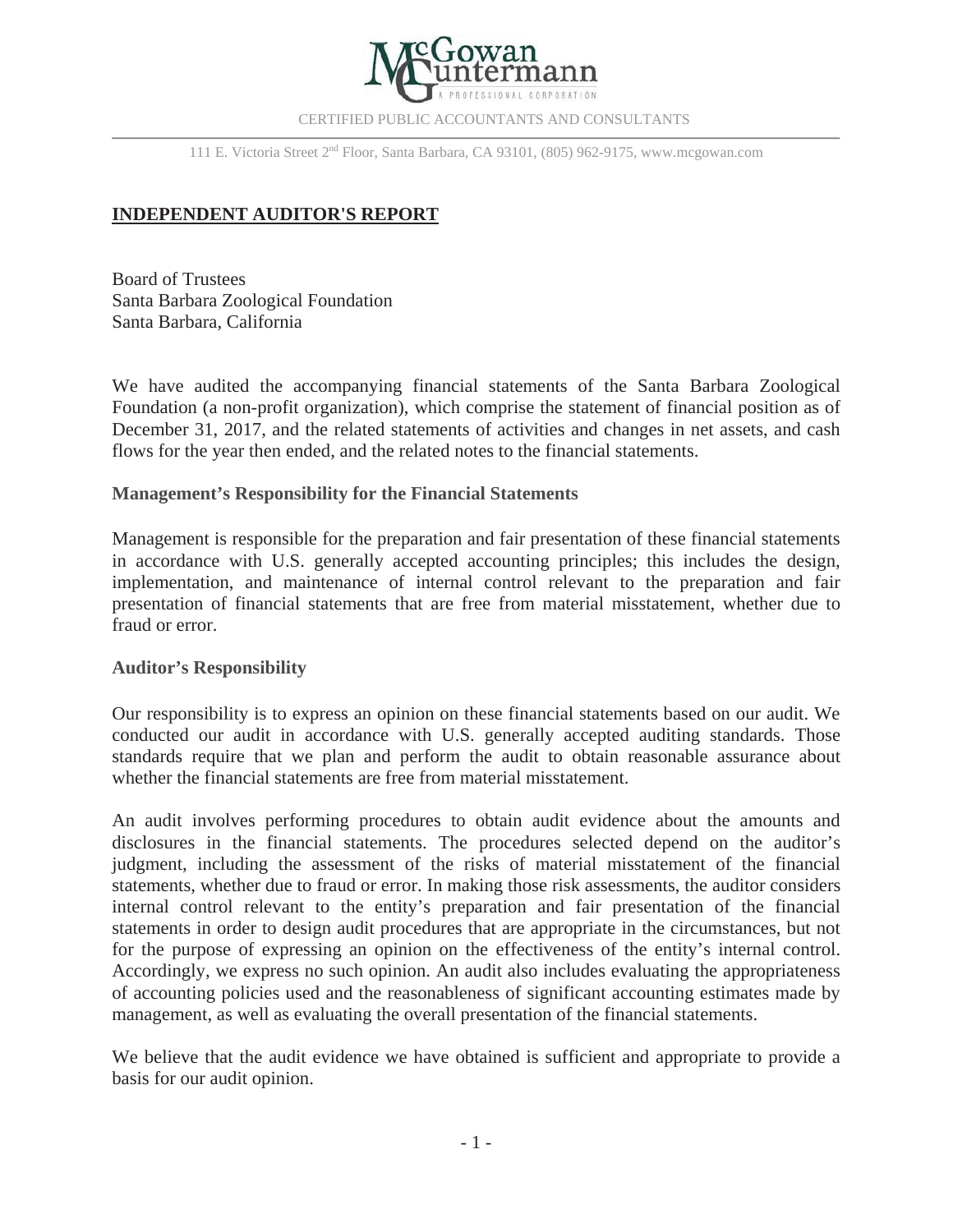# **Opinion**

In our opinion, the financial statements referred to above present fairly, in all material respects, the financial position of the Santa Barbara Zoological Foundation as of December 31, 2017, and the changes in its net assets and its cash flows for the year then ended in conformity with U.S. generally accepted accounting principles.

# **Report on Summarized Comparative Information**

We have previously audited the Santa Barbara Zoological Foundation 2016 financial statements, and we expressed an unmodified audit opinion on those statements in our report dated July 5, 2017. In our opinion, the summarized comparative information presented herein as of and for the year ended December 31, 2016 is consistent, in all material respects, with the audited financial statements from which it has been derived.

Mc Gowan Guntermann

Santa Barbara, Ca November 1, 2018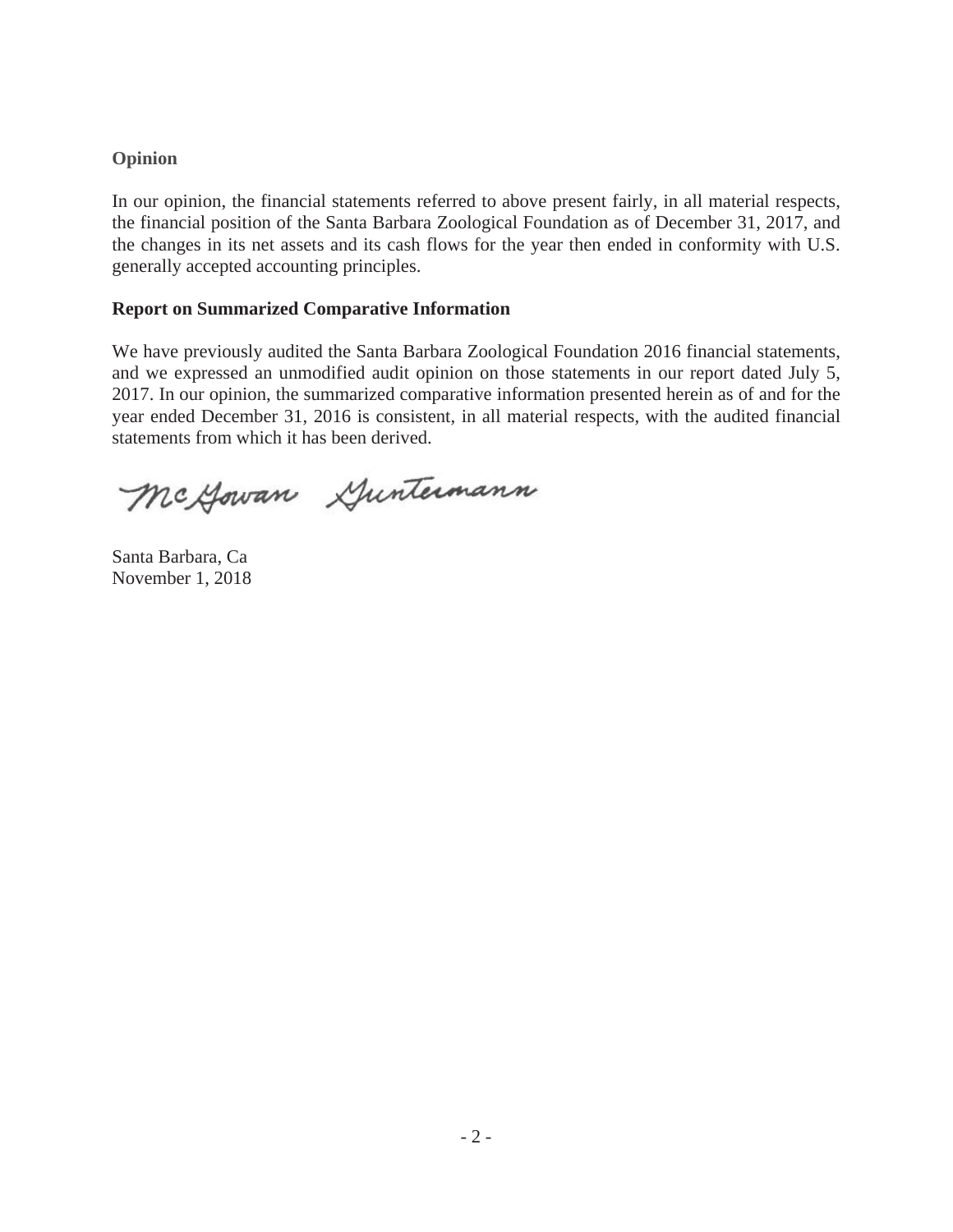#### STATEMENT OF FINANCIAL POSITION (With Comparative Totals as of December 31, 2016) December 31, 2017

#### ASSETS

|                                                  |                 |    |             |    |                          |               |            |               | (Memo)     |
|--------------------------------------------------|-----------------|----|-------------|----|--------------------------|---------------|------------|---------------|------------|
|                                                  |                 |    | Temporarily |    | Permanently              |               | 2017       |               | 2016       |
| <b>CURRENT ASSETS</b>                            | Unrestricted    |    | Restricted  |    | Restricted               |               | Total      |               | Total      |
| Cash and cash equivalents                        | \$<br>2,406,644 | \$ |             | \$ | $\overline{\phantom{a}}$ | $\mathcal{S}$ | 2,406,644  | $\mathcal{S}$ | 1,921,683  |
| Accounts receivable                              | 67,224          |    |             |    |                          |               | 67,224     |               | 117,670    |
| Bequests and pledges receivable                  |                 |    | 294,271     |    |                          |               | 294,271    |               | 241,333    |
| Interest receivable                              | 19,123          |    |             |    |                          |               | 19,123     |               | 21,263     |
| Inventory                                        | 428,906         |    |             |    |                          |               | 428,906    |               | 431,395    |
| Other receivables                                | 7,141           |    |             |    |                          |               | 7,141      |               | 26,085     |
| Prepaid expenses                                 | 255,613         |    |             |    |                          |               | 255,613    |               | 133,414    |
| <b>Total Current Assets</b>                      | 3,184,651       |    | 294,271     |    |                          |               | 3,478,922  |               | 2,892,843  |
| NON-CURRENT ASSETS                               |                 |    |             |    |                          |               |            |               |            |
| Bequests and pledges receivable - net of current |                 |    | 3,873       |    |                          |               | 3,873      |               | 10,571     |
| Investments                                      | 1,268,920       |    | 3,191,791   |    | 1,395,935                |               | 5,856,646  |               | 5,095,277  |
| Charitable remainder trust                       |                 |    |             |    | 771,838                  |               | 771,838    |               | 726,477    |
| Buildings and equipment, net                     | 19,654,566      |    |             |    |                          |               | 19,654,566 |               | 20,760,225 |
| Collections                                      |                 |    |             |    |                          |               |            |               |            |
| <b>Total Non-Current Assets</b>                  | 20,923,487      |    | 3,195,664   |    | 2,167,773                |               | 26,286,924 |               | 26,592,551 |
| <b>TOTAL ASSETS</b>                              | 24, 108, 138    | S  | 3,489,935   | S  | 2,167,773                | S.            | 29,765,846 | S.            | 29,485,394 |

#### LIABILITIES AND NET ASSETS

|                                                     |              |             |             |    |            |               | (Memo)       |
|-----------------------------------------------------|--------------|-------------|-------------|----|------------|---------------|--------------|
|                                                     |              | Temporarily | Permanently |    | 2017       |               | 2016         |
| <b>CURRENT LIABILITIES</b>                          | Unrestricted | Restricted  | Restricted  |    | Total      |               | Total        |
| Accounts payable                                    | 259,669      | \$          | \$          | \$ | 259,669    | <sup>\$</sup> | 313,072      |
| <b>Accrued liabilities</b>                          | 565,286      |             |             |    | 565,286    |               | 535,393      |
| Current portion of post-retirement benefits payable | 56,297       |             |             |    | 56,297     |               | 53,735       |
| Current portion of long-term debt                   |              |             |             |    |            |               | 37,463       |
| <b>Total Current Liabilities</b>                    | 881,252      |             |             |    | 881,252    |               | 939,663      |
| <b>NON-CURRENT LIABILITIES</b>                      |              |             |             |    |            |               |              |
| Post-retirement benefits payable - long-term        | 263,703      |             |             |    | 263,703    |               | 296,265      |
| <b>Total Non-Current Liabilities</b>                | 263,703      |             |             |    | 263,703    |               | 296,265      |
| <b>TOTAL LIABILITIES</b>                            | 1,144,955    |             |             |    | 1,144,955  |               | 1,235,928    |
| <b>NET ASSETS</b>                                   |              |             |             |    |            |               |              |
| Unrestricted                                        | 22,963,183   |             |             |    | 22,963,183 |               | 23,444,932   |
| Temporarily restricted                              |              | 3,489,935   |             |    | 3,489,935  |               | 2,782,122    |
| Permanently restricted                              |              |             | 2,167,773   |    | 2,167,773  |               | 2,022,412    |
| <b>TOTAL NET ASSETS</b>                             | 22,963,183   | 3,489,935   | 2,167,773   |    | 28,620,891 |               | 28, 249, 466 |
| <b>TOTAL LIABILITIES AND NET ASSETS</b>             | 24, 108, 138 | 3,489,935   | 2,167,773   | S. | 29,765,846 |               | 29,485,394   |

The accompanying notes are an integral part of these financial statements.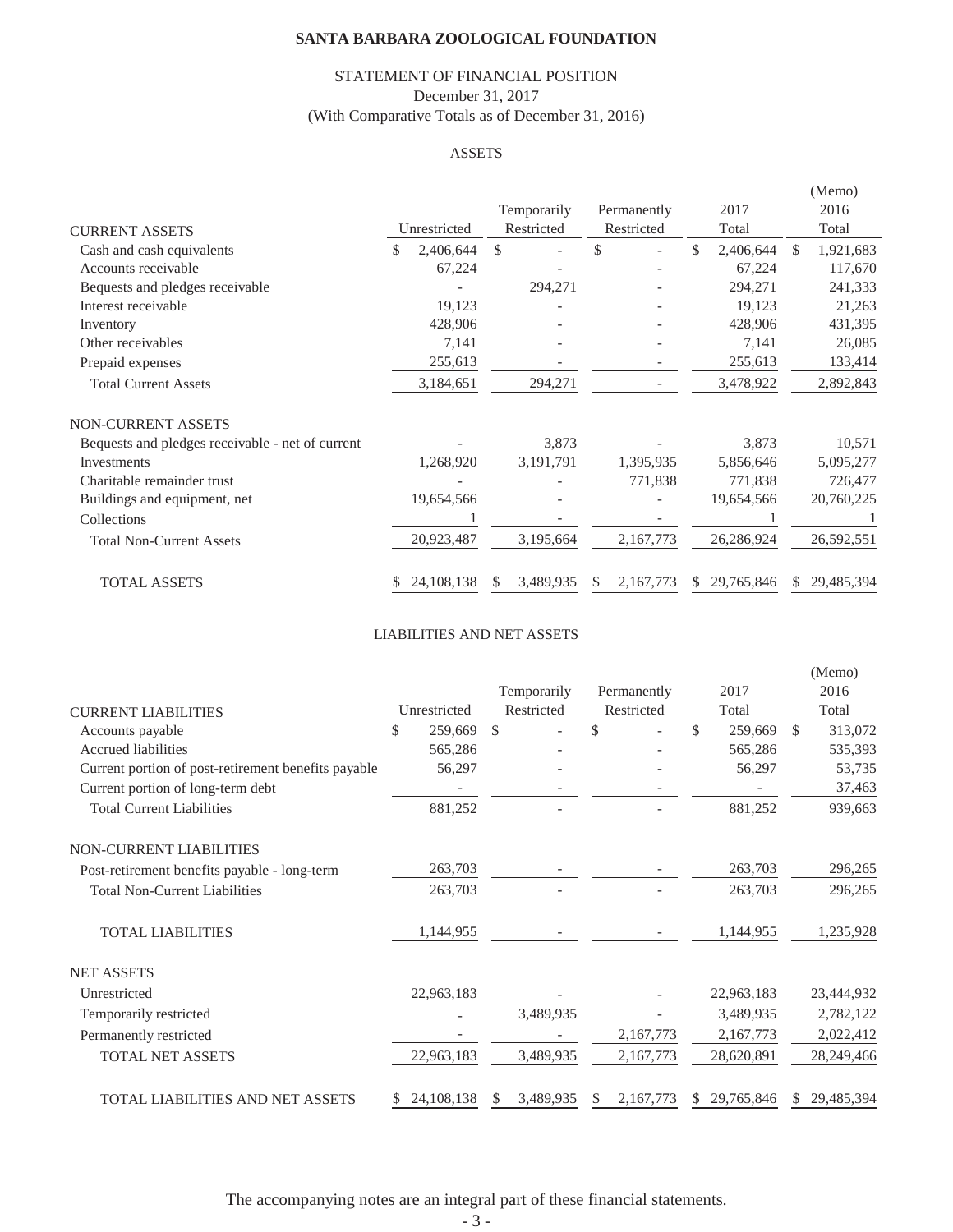# STATEMENT OF ACTIVITIES AND CHANGES IN NET ASSETS For the Year Ended December 31, 2017

(With Comparative Totals for the Year Ended December 31, 2016)

|                                                                  |                 |              |                          |              | (Memo)                    |
|------------------------------------------------------------------|-----------------|--------------|--------------------------|--------------|---------------------------|
|                                                                  |                 | Temporarily  | Permanently              | 2017         | 2016                      |
|                                                                  | Unrestricted    | Restricted   | Restricted               | Total        | Total                     |
| REVENUE, GAINS AND OTHER SUPPORT                                 |                 |              |                          |              |                           |
| Admissions                                                       | 5,026,064<br>\$ | $\mathbb{S}$ | \$                       | \$5,026,064  | 5,342,455<br>$\mathbb{S}$ |
| <b>Educational programs</b>                                      | 626,106         |              |                          | 626,106      | 580,332                   |
| Foster feeders income                                            | 243,109         |              |                          | 243,109      | 234,384                   |
| Membership income                                                | 1,557,357       |              |                          | 1,557,357    | 1,617,030                 |
| Contributions and grants                                         | 276,942         | 954,518      | 145,361                  | 1,376,821    | 1,109,268                 |
| Special events (net of event expense of \$435,733 and \$401,927) | 377,689         |              |                          | 377,689      | 366,698                   |
| Food service and site rentals                                    | 1,521,263       |              |                          | 1,521,263    | 1,439,833                 |
| Retail store sales                                               | 1,733,303       |              |                          | 1,733,303    | 1,758,176                 |
| Other income                                                     | 16,500          |              |                          | 16,500       | 16,750                    |
| Net assets released from restrictions                            | 557,247         | (557, 247)   |                          |              |                           |
| Total Revenue, Gains and Other Support                           | 11,935,580      | 397,271      | 145,361                  | 12,478,212   | 12,464,926                |
| <b>EXPENSES</b>                                                  |                 |              |                          |              |                           |
| Program                                                          |                 |              |                          |              |                           |
| Zoo operations                                                   | 3,278,009       |              |                          | 3,278,009    | 3,156,668                 |
| Zoo operations salaries and benefits                             | 5,827,192       |              |                          | 5,827,192    | 5,738,811                 |
| Building and equipment maintenance                               | 313,067         |              |                          | 313,067      | 278,695                   |
| Food service and concessions                                     | 438,016         |              |                          | 438,016      | 448,215                   |
| Membership and educational activities                            | 288,571         |              |                          | 288,571      | 230,242                   |
| Retail sales                                                     | 627,829         |              | $\overline{\phantom{a}}$ | 627,829      | 541,128                   |
| <b>Total Program Expenses</b>                                    | 10,772,684      |              |                          | 10,772,684   | 10,393,759                |
| <b>Supporting Services</b>                                       |                 |              |                          |              |                           |
| Management and general                                           | 1,304,986       |              | $\overline{a}$           | 1,304,986    | 1,365,343                 |
| Fundraising and development                                      | 633,450         |              |                          | 633,450      | 621,699                   |
|                                                                  |                 |              |                          |              |                           |
| <b>Total Supporting Services</b>                                 | 1,938,436       |              | $\overline{\phantom{a}}$ | 1,938,436    | 1,987,042                 |
| <b>Total Expenses</b>                                            | 12,711,120      |              |                          | 12,711,120   | 12,380,801                |
| Excess (Deficit) of Revenue, Gains, and Other Support            |                 |              |                          |              |                           |
| over Expenses before Other Changes in Net Assets                 | (775, 540)      | 397,271      | 145,361                  | (232,908)    | 84,125                    |
| Other Changes in Net Assets                                      |                 |              |                          |              |                           |
| Interest and dividends                                           | 76,325          | 70,381       |                          | 146,706      | 130,291                   |
| Realized and unrealized gain on investments                      | 217,466         | 240,161      |                          | 457,627      | 183,948                   |
| Total Other Changes in Net Assets                                | 293,791         | 310,542      |                          | 604,333      | 314,239                   |
| <b>CHANGES IN NET ASSETS</b>                                     | (481,749)       | 707,813      | 145,361                  | 371,425      | 398,364                   |
| NET ASSETS, BEGINNING OF YEAR                                    | 23,444,932      | 2,782,122    | 2,022,412                | 28,249,466   | 27,851,102                |
| NET ASSETS, END OF YEAR                                          | \$22,963,183    | \$3,489,935  | \$2,167,773              | \$28,620,891 | \$28,249,466              |

The accompanying notes are an integral part of these financial statements.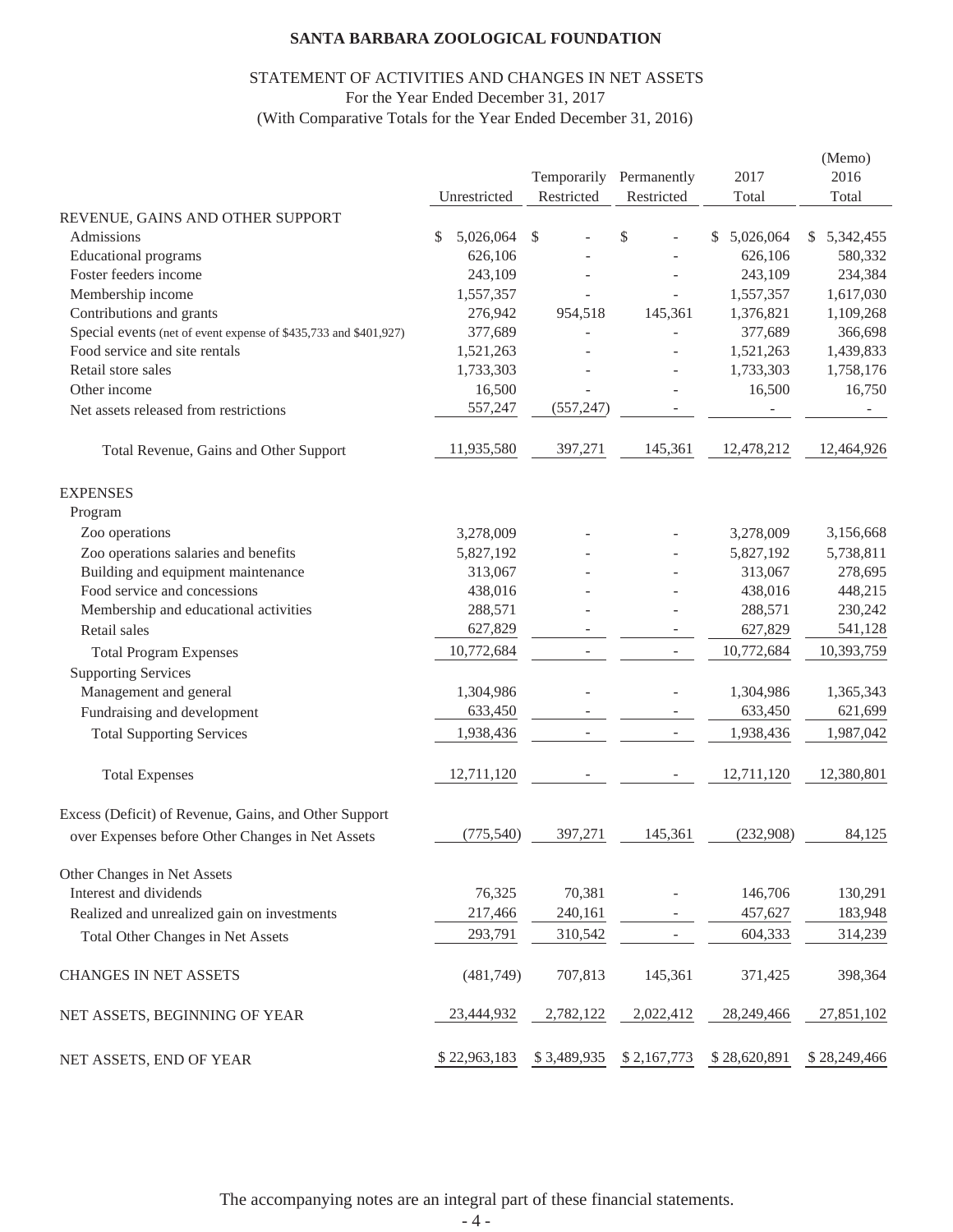# STATEMENT OF CASH FLOWS

#### For the Year Ended December 31, 2017

(With Comparative Totals for the Year Ended December 31, 2016)

|                                                  | 2017          |    | (Memo)<br>2016 |
|--------------------------------------------------|---------------|----|----------------|
|                                                  |               |    |                |
| <b>CASH FLOWS FROM OPERATING ACTIVITIES</b>      |               |    |                |
| Change in net assets                             | \$<br>371,425 | S. | 398,364        |
| Adjustments to reconcile change in net assets    |               |    |                |
| to net cash provided by operating activities:    |               |    |                |
| Depreciation and amortization                    | 1,442,800     |    | 1,428,162      |
| Investment gain                                  | (457, 627)    |    | (183, 948)     |
| Permanently restricted                           | (100,000)     |    | (40,000)       |
| Changes in:                                      |               |    |                |
| Accounts receivable                              | 50,446        |    | (1,756)        |
| Bequests and pledges receivable                  | (46,240)      |    | 139,827        |
| Interest receivable                              | 2,140         |    | (3,425)        |
| Inventory                                        | 2,489         |    | (92,203)       |
| Other receivable                                 | 18,944        |    | (13,952)       |
| Prepaid expenses                                 | (122, 199)    |    | 48,056         |
| Interests in trusts                              | (45,361)      |    |                |
| Accounts payable                                 | (53, 403)     |    | 43.517         |
| <b>Accrued liabilities</b>                       | 29,893        |    | 43,460         |
| Post retirement benefits payable                 | (30,000)      |    | (10,000)       |
| NET CASH PROVIDED BY OPERATING ACTIVITIES        | 1,063,307     |    | 1,756,102      |
| CASH FLOWS FROM INVESTING ACTIVITIES             |               |    |                |
| Payments for equipment and building improvements | (337, 141)    |    | (296, 101)     |
| Proceeds from sale and maturities of investments | 2,251,677     |    | 3,356,361      |
| Purchases of investments                         | (2,555,419)   |    | (3,506,771)    |
|                                                  |               |    |                |
| NET CASH USED BY INVESTING ACTIVITIES            | (640, 883)    |    | (446,511)      |
| <b>CASH FLOWS FROM FINANCING ACTIVITIES</b>      |               |    |                |
| Permanently restricted                           | 100,000       |    | 40,000         |
| Payments on long-term debt                       | (37, 463)     |    | (467, 826)     |
|                                                  |               |    |                |
| NET CASH PROVIDED (USED) BY FINANCING ACTIVITIES | 62,537        |    | (427, 826)     |
| NET CHANGE IN CASH AND CASH EQUIVALENTS          | 484,961       |    | 881,765        |
| CASH AND CASH EQUIVALENTS - BEGINNING OF YEAR    | 1,921,683     |    | 1,039,918      |
| CASH AND CASH EQUIVALENTS - END OF YEAR          | 2,406,644     | S  | 1,921,683      |
| SUPPLEMENTAL CASH FLOW DISCLOSURE                |               |    |                |
| Cash paid during the year for interest           | \$<br>773     | S  | 11,620         |
| In kind donation of goods and services           | \$<br>12,288  | \$ | 35,992         |

The accompanying notes are an integral part of these financial statements.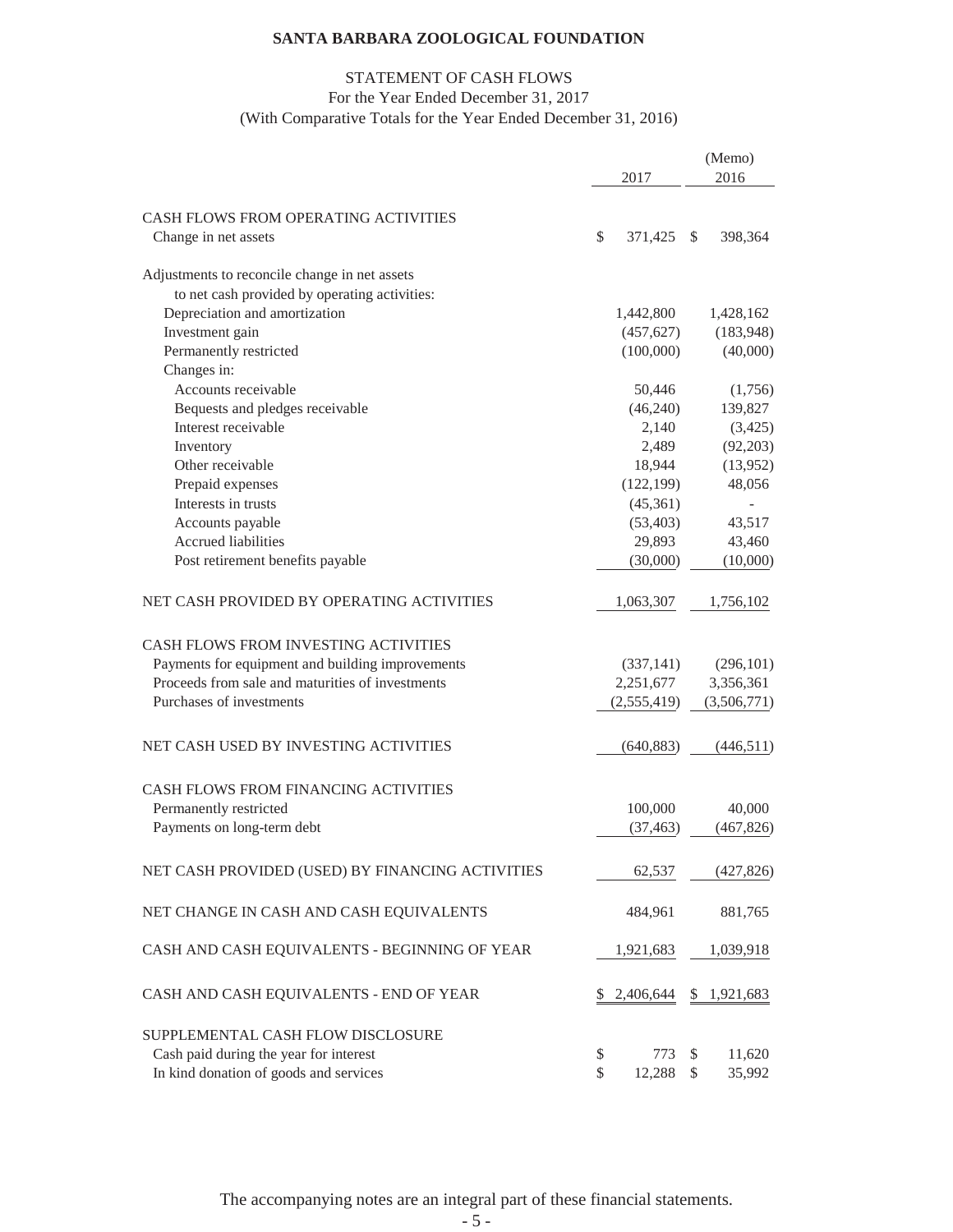#### NOTES TO FINANCIAL STATEMENTS

#### Note 1 **-** ORGANIZATION

The Santa Barbara Zoological Foundation (the Zoo) was incorporated as a California nonprofit Public Benefit Zoo on May 28, 1964 and operates a Zoo Park on City of Santa Barbara, California property under an agreement with the City of Santa Barbara, as discussed in note 4. The Zoo is a private, nonprofit corporation directed by a twenty-one member Board of Directors. The Zoo facilities were designed to exhibit animals and horticulture in natural botanical settings for the education and entertainment of visitors.

# Note 2 **-** SUMMARY OF SIGNIFICANT ACCOUNTING POLICIES

#### Basis of Accounting

The financial statements of the Zoo have been prepared on the accrual basis of accounting following accounting principles generally accepted in the United States of America (GAAP). The significant accounting policies are described below to enhance the usefulness of the financial statements to the reader.

#### Financial Statement Presentation

The Zoo has adopted GAAP provided for not-for-profit organizations, in order to enhance the relevance, understandability, and comparability of financial statements issued by Zoos. Those principles require that net assets and revenue, gains, expenses and losses be classified as unrestricted, temporarily restricted and permanently restricted as follows:

*Unrestricted net assets* represent the portion of expendable funds that are available for support of the operations of the Zoo.

*Temporarily restricted net assets* consist of contributions that are subject to donorimposed stipulations that can be fulfilled by actions of the Zoo pursuant to those stipulations or that expire by the passage of time. Earnings on donor-restricted endowment funds that have not yet been appropriated are classified as temporarily restricted net assets. When a restriction expires temporarily restricted net assets are reclassified to unrestricted net assets and reported in the Statement of Activities as "net assets released from restrictions".

*Permanently restricted net assets* consist of contributions subject to donor-imposed stipulations that must be maintained permanently by the Zoo.

#### Cash and Cash Equivalents

For purposes of the statement of cash flows, cash and cash equivalents include cash on hand, amounts in checking, savings, money market accounts, and certificates of deposit with maturities of ninety days or less.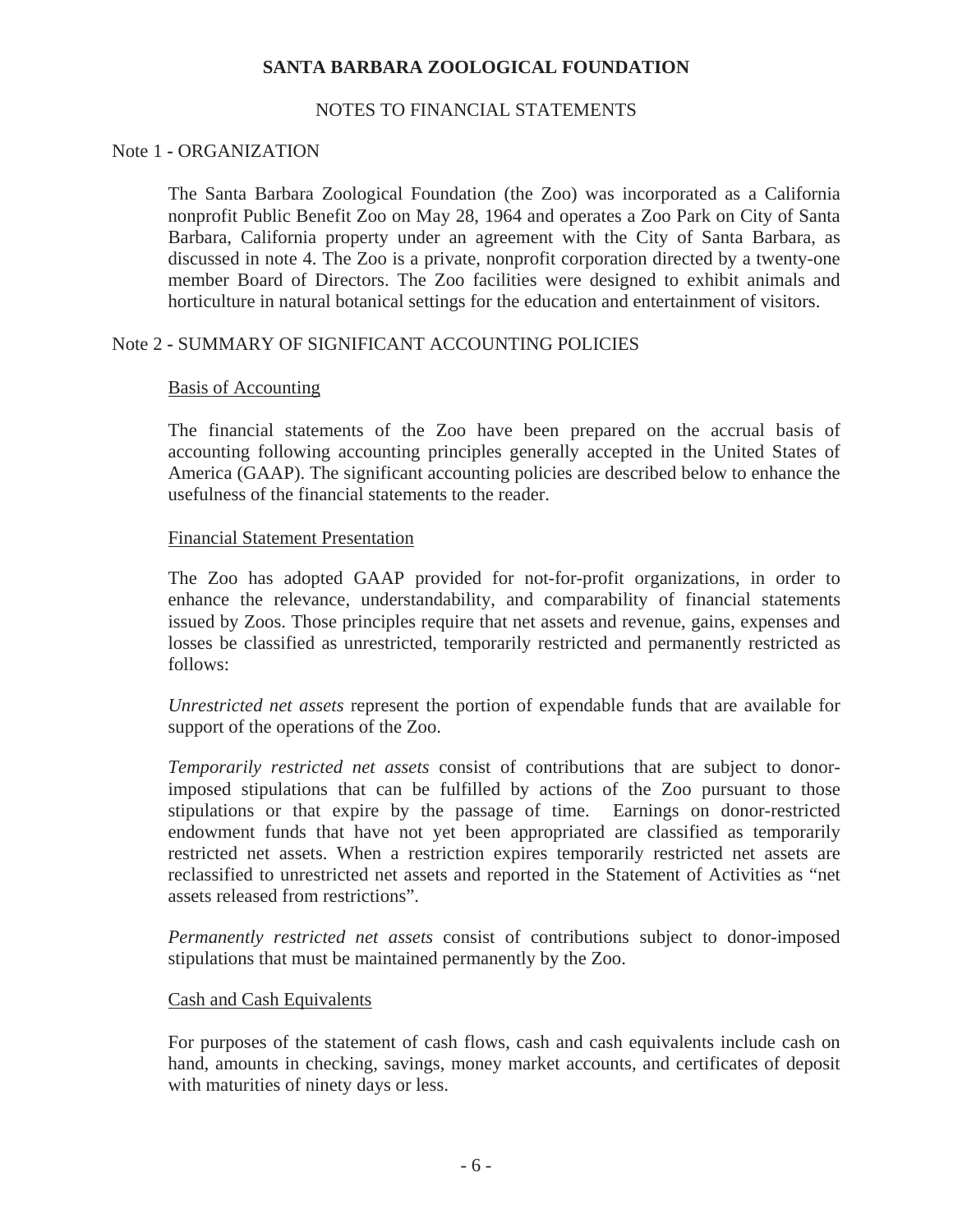# NOTES TO FINANCIAL STATEMENTS

### Note 2 **-** SUMMARY OF SIGNIFICANT ACCOUNTING POLICIES (continued)

#### Inventories

Merchandise and food service inventories are stated at the lower of cost or market. Cost is determined using the first-in, first-out method. Animal food costs are expensed currently in the statement of activity.

#### Investments

Investments in marketable securities with readily determinable fair values and all investments in marketable debt securities are valued at their fair values in the statement of financial position. Unrealized gains and losses are included in the change in net assets. Donated securities are recorded at their sales value as they are sold upon receipt.

#### Property and Equipment

Property and equipment are recorded at cost or, if donated, at fair market value at the time of the donation. Such donations are reported as unrestricted support unless the donor has restricted the donated asset to a specific purpose. Assets donated with explicit restrictions regarding their use and contributions of cash that must be used to acquire property and equipment are reported as restricted support.

Absent donor stipulations regarding how long those donated assets must be maintained, the Zoo reports expirations of donor restrictions when the donated or acquired assets are placed in service as instructed by the donor. The Zoo reclassifies temporarily restricted net assets to unrestricted net assets at that time. It is management's policy to capitalize certain purchases and donations with a useful life greater than one year and a value greater than \$5,000.

Depreciation expense is computed using the straight-line method over estimated useful lives of assets, ranging from five to thirty-five years, totaling \$1,442,800 for 2017.

### Animal and Horticulture Collections

In accordance with industry practice, animal and horticulture collections are recorded at the nominal amount of \$l, as there is no objective basis for establishing value. Additionally, animal and horticulture collections have numerous attributes, including species, age, sex, relationship and value to other animals, endangered status, and breeding potential, whereby it is impractical to assign value. Acquisitions are recorded as expenditures of the related operating activity. In an ongoing commitment to enhance the worldwide reproduction and preservation of animals, the Zoo shares animals with other accredited institutions. Consistent with industry practice, the Zoo does not record any receivable or liability for such sharing arrangements, as generally arrangements are without monetary consideration.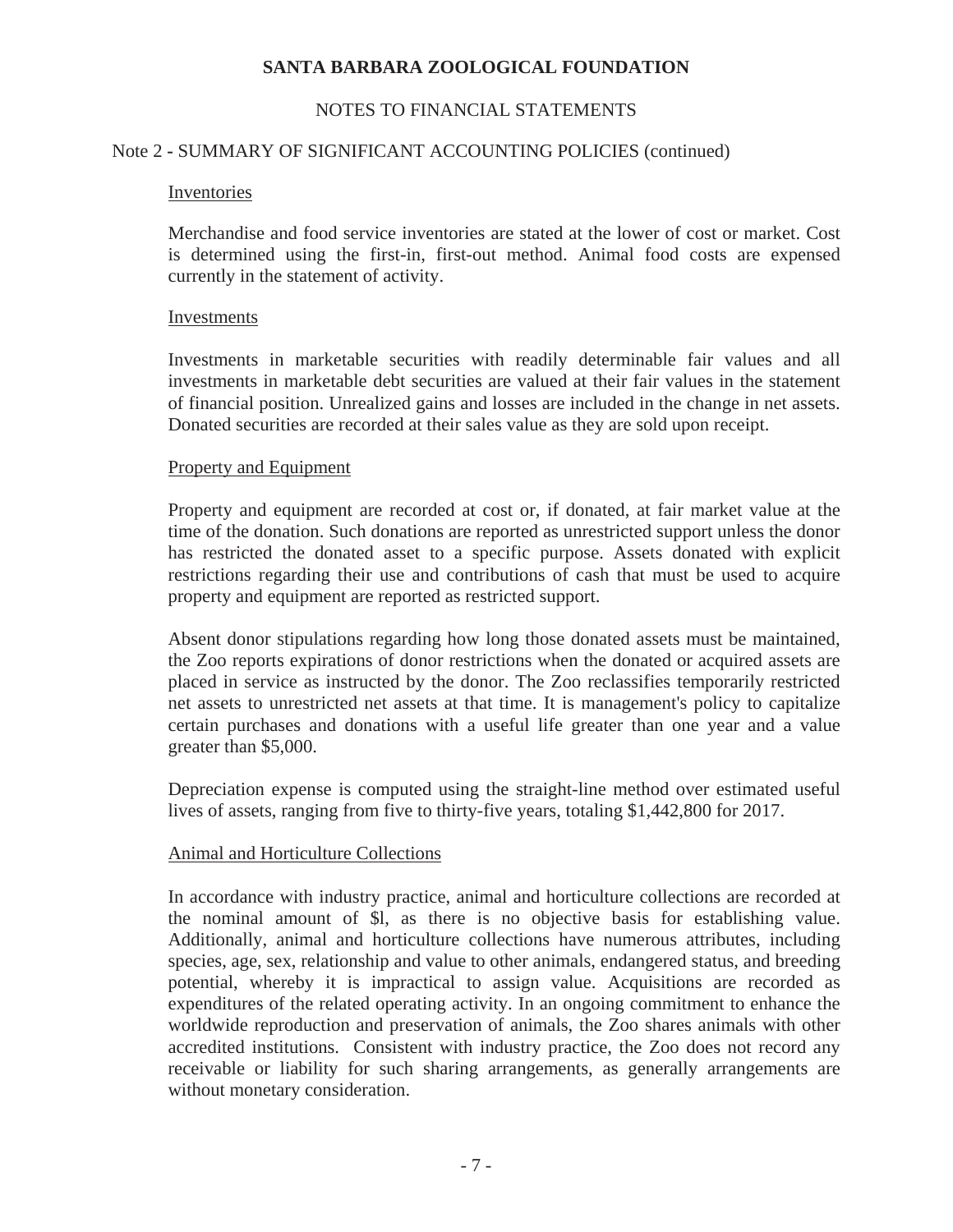# NOTES TO FINANCIAL STATEMENTS

### Note 2 **-** SUMMARY OF SIGNIFICANT ACCOUNTING POLICIES (continued)

#### Contributions and Grants

All contributions and grants are considered to be available for unrestricted use unless specifically restricted by the donor. Amounts received that are designated for future periods or restricted by the donor for specific purposes are reported as temporarily restricted or permanently restricted support that increases those net asset classes.

#### Donated Goods and Services

Donated goods and services are recorded as contributions at their estimated values at the date of receipt. Donated services are recorded when an objective basis is available to measure the value of such services. The amount of in-kind contributions of goods received for 2017 totaled \$12,288.

#### Advertising Costs

The Organization charges the cost of advertising to Zoo operations expenses when incurred. Total advertising costs for 2017 were \$365,158.

#### Functional Expenses

The Zoo allocates its expenses on a functional basis among its various program and support services. Expenses that can be identified with a specific program and support service are allocated directly according to their expenditure classification. Other expenses that are common to several functions are allocated by various statistical bases.

#### Income Taxes

The Zoo is exempt from taxes on income under Internal Revenue Code section  $501(c)(3)$ and California Revenue and Taxation Code 23701(d), therefore no amounts for income taxes are reflected in the accompanying financial statements. The Zoo is not a private foundation for income tax purposes. Management is not aware of any transactions that would affect the Zoo's tax-exempt status.

The Zoo evaluates uncertain tax positions, whereby the effect of the uncertainty would be recorded if the outcome was considered probably and reasonably estimable. As of December 31, 2017, the Zoo had no uncertain tax positions requiring accrual.

The Zoo files tax returns in California and U.S. federal jurisdictions. The Zoo is no longer subject to U.S. federal and state tax authorities for years before 2014 and 2013, respectively.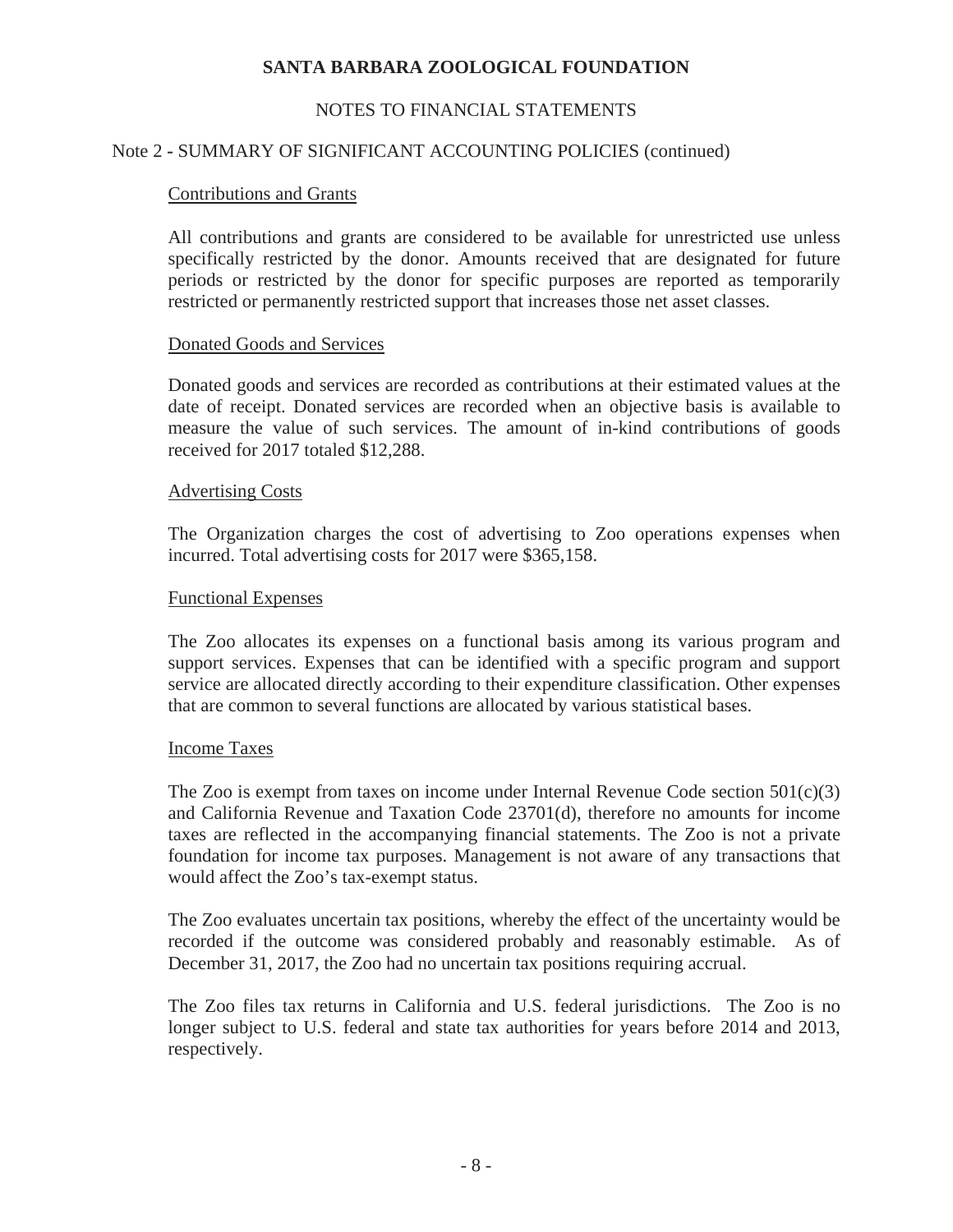# NOTES TO FINANCIAL STATEMENTS

### Note 2 **-** SUMMARY OF SIGNIFICANT ACCOUNTING POLICIES (continued)

### Estimates

The preparation of financial statements in conformity with GAAP requires management to make estimates and assumptions that affect certain amounts and disclosures. Accordingly, actual results could differ from those estimates.

Significant estimates used in the preparation of these financial statements include:

- Allocation of certain expenses by function
- Present value of post-retirement benefits payable
- Fair market value of certain investments
- Depreciable lives of property and equipment

### **Subsequent Events**

In preparing these financial statements, the Zoo has evaluated events and transactions for potential recognition or disclosure through November 1, 2018, the date the financial statements were available for issuance.

### Note 3 **-** PROMISES TO GIVE

Unconditional promises to give at December 31, 2017, represent temporarily restricted commitments of \$298,144. Unconditional promises to give of \$294,271 are expected to be paid in 2018. The remaining balance of \$3,873 will be paid in annual payments through 2021 and are considered fully collectible. The pledges are restricted to the Giraffe Management Facility, Education Programs, Heart of Asia, Eeeww! Renovation, Koala Exhibit and Train Maintenance.

### Note 4 **-** LEASE – CONTRIBUTED LAND

On July 3, 2012, the Santa Barbara City Council approved a new long-term land lease agreement with the City of Santa Barbara and the Zoo. The lease calls for no payments from the Zoo to the City. The lease provides for the Zoo to construct, maintain and operate the Zoo as a park for the benefit, education, amusement, convenience and enjoyment of the general public. This lease is for a period of thirty-five years with one fifteen-year option.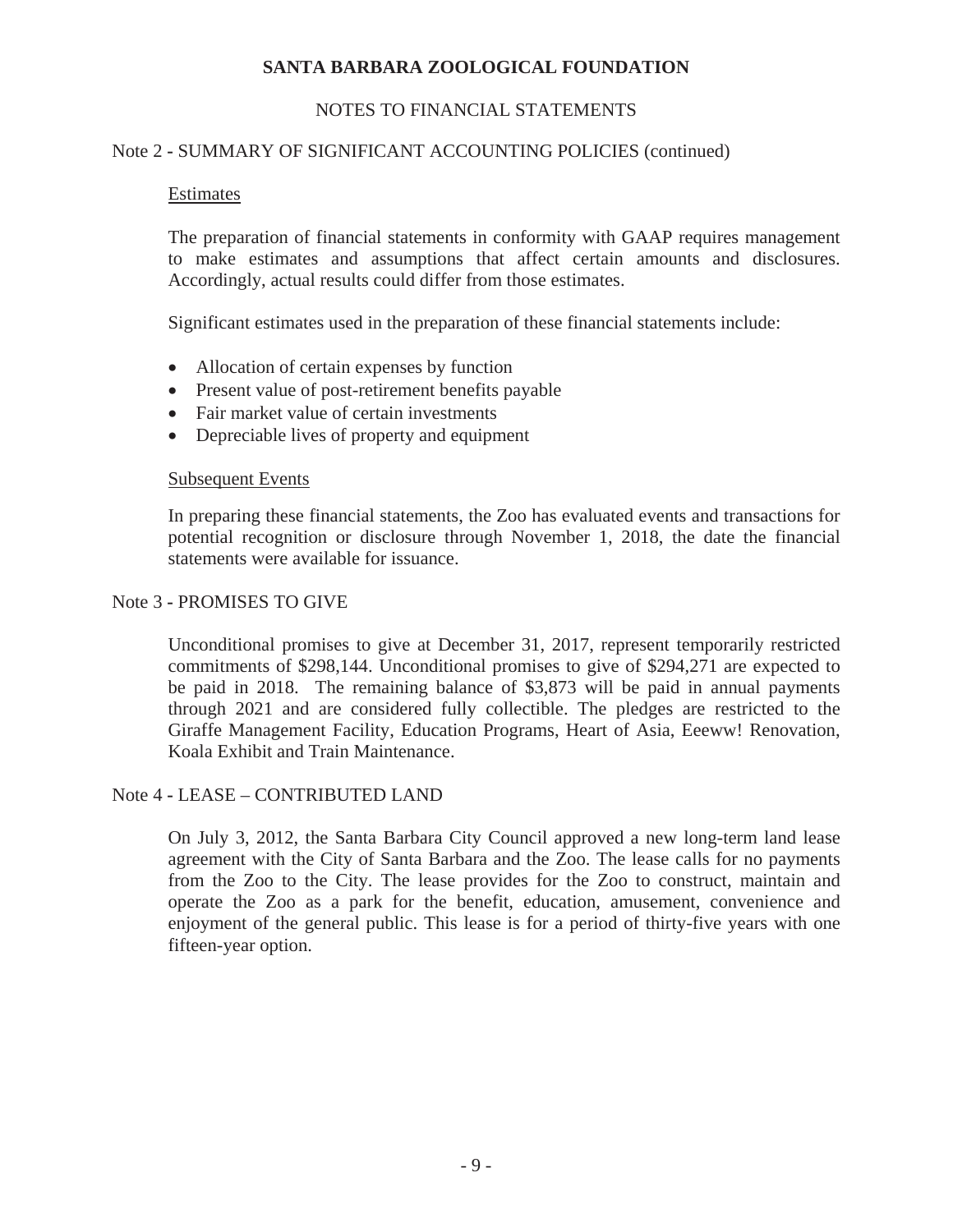#### NOTES TO FINANCIAL STATEMENTS

#### Note 5 **-** INVESTMENTS

Investments as of December 31, 2017, are recorded at market value based upon quoted market prices and are summarized as follows:

|                                      |               |              | Unrealized             |
|--------------------------------------|---------------|--------------|------------------------|
|                                      | Cost          | Market Value | Gain (Loss)            |
| Fixed income                         |               |              |                        |
| Government and agencies              | \$<br>677,139 | S<br>679,674 | $\mathcal{S}$<br>2,535 |
| Corporate bonds                      | 1,290,229     | 1,288,145    | (2,084)                |
| <b>Total Fixed income</b>            | 1,967,368     | 1,967,819    | 451                    |
| Equities                             |               |              |                        |
| Domestic stock                       | 1,646,743     | 2,299,308    | 652,565                |
| <b>Mutual funds</b>                  | 812,930       | 822,752      | 9,822                  |
| <b>Total Equities</b>                | 2,459,673     | 3,122,060    | 662,387                |
| <b>Temporary Cash Investments</b>    | 766,767       | 766,767      |                        |
|                                      |               |              |                        |
| Total December 31, 2017              | \$5,193,808   | \$5,856,646  | 662,838                |
| Total December 31, 2016              | \$4,831,395   | \$5,095,277  | 263,882                |
|                                      |               |              |                        |
| Net change in unrealized gain (loss) |               |              | 398,956                |

The following summarizes the fair market value investment return in the statement of activities for 2017:

| Investment and dividend income         | \$146,706 |
|----------------------------------------|-----------|
| Realized gain on value of securities   | 58,671    |
| Unrealized gain on value of securities | 398,956   |
| Investment fees                        | (30, 788) |
| Net Investment Return                  | \$573,545 |

### Note 6 - INTEREST IN TRUSTS

#### Community Foundation Endowment Trust Interest

The Zoo is the beneficiary of an endowment held by Santa Barbara Foundation. Because the Santa Barbara Foundation has been granted variance power, the endowment asset is not recorded on the Zoo's financial statements. The income from the endowment is used to support general operations or is designated by the Zoo Executive Committee for priority projects. The Zoo is entitled to the income produced by the endowment in accordance with Santa Barbara Foundation's spending policy, but has no control or access to the principal. For the year ended December 31, 2017, the Zoo received \$72,448 in distributions from the endowment trust. The fair market value of the Zoo's principal portion of the endowment asset at December 31, 2017, has been estimated at \$1,428,000.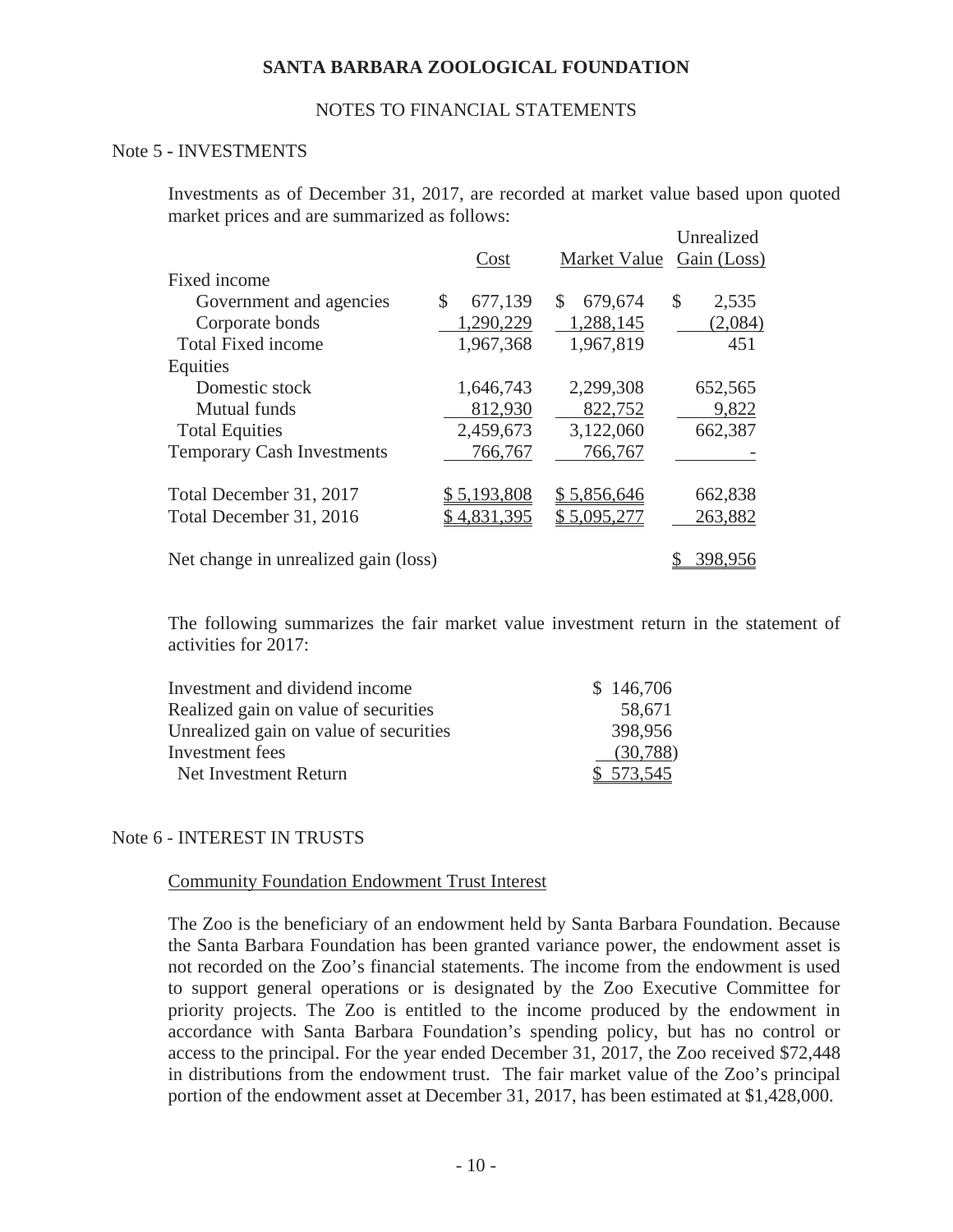# NOTES TO FINANCIAL STATEMENTS

#### Note 7 – CHARITABLE REMIANDER TRUST AGREEMENT

The Zoo is the beneficiary of an irrevocable charitable remainder trust. Upon termination of the trust, the Zoo shall receive the assets remaining in the trust as designated in the trust agreement. The Zoo recognizes annually the change in the present value of the estimated future benefits to be received when the trust assets are distributed as increases or decreases in the value of charitable trust. The fair market value of the Zoo's assets in the trusts as of December 31, 2017, was \$771,838.

#### Note 8 **-** PROPERTY AND EQUIPMENT

A summary of property and equipment as of December 31, 2017, is as follows:

| <b>Buildings</b>                    | \$13,778,930   |
|-------------------------------------|----------------|
| Exhibits and permanent improvements | 16,407,328     |
| Roads, fences and landscaping       | 1,695,510      |
| Park train                          | 713,851        |
| Park vehicles                       | 391,497        |
| Zoo equipment                       | 2,129,859      |
| Office equipment                    | 1,102,507      |
| Telephone equipment                 | 50,139         |
| Construction in progress            | 514,112        |
|                                     | 36,783,733     |
| Less accumulated depreciation       | (17, 129, 167) |
| Net property and equipment          | \$19,654,566   |

### Note 9 **-** FAIR VALUE MEASUREMENT

Fair values of assets have been measured in accordance with GAAP, which establishes a fair value hierarchy that prioritizes the inputs to valuation techniques used to measure fair value. The hierarchy gives the highest priority to unadjusted quoted prices in active markets for identical assets (level 1 measurement) and the lowest priority to unobservable inputs (level 3 measurements). The three levels of the fair value hierarchy are as follows:

- Level 1: Inputs that reflect unadjusted quoted prices in active markets for identical assets accessible at the measurement date;
- Level 2: Inputs other than quoted prices that are observable for the asset either directly or indirectly, including inputs in markets that are not considered to be active;
- Level 3: Inputs that are unobservable.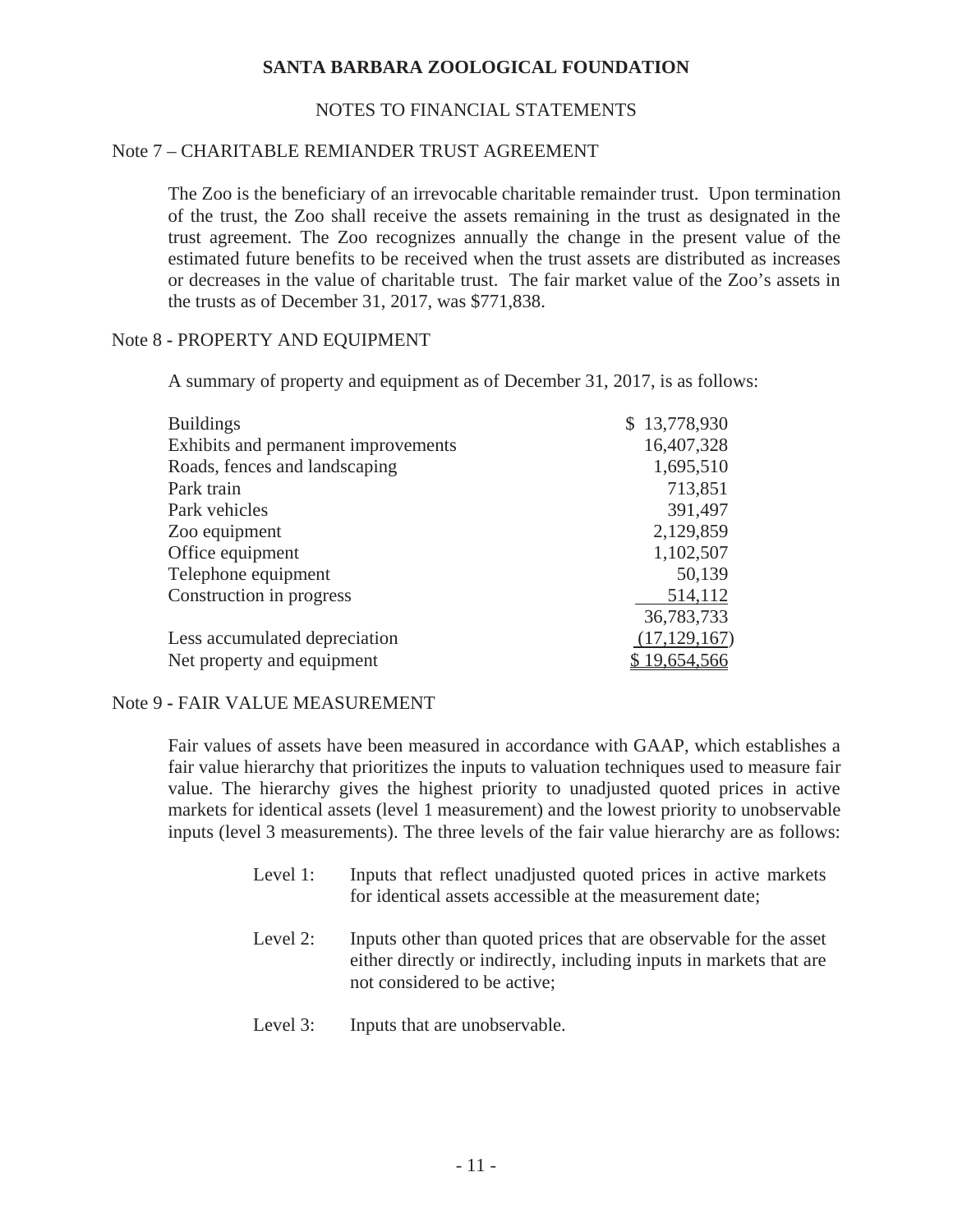#### NOTES TO FINANCIAL STATEMENTS

#### Note 9 **-** FAIR VALUE MEASUREMENT (continued)

The asset's fair value measurement level within the fair value hierarchy is based on the lowest level of any input that is significant to the fair value measurement. Valuation techniques used need to maximize the use of observable inputs and minimize the use of unobservable inputs.

The following is a description of the valuation methodologies used for asset measured at fair value:

| Government securities | Valued at the closing price reported in the active market<br>in which the bond is traded                                                                                                                                                                             |
|-----------------------|----------------------------------------------------------------------------------------------------------------------------------------------------------------------------------------------------------------------------------------------------------------------|
| Corporate bonds       | Certain corporate bonds are valued at the closing price<br>reported in the active market in which the bond is<br>traded. Other corporate bonds are valued based on<br>yields currently available on comparable securities of<br>issuers with similar credit ratings. |
| Equities              | Certain common stocks are valued at the closing price<br>reported in the active market in which the individual<br>securities are traded.                                                                                                                             |
| <b>Mutual Funds</b>   | Valued at the net asset value of shares held by the Zoo<br>at year end                                                                                                                                                                                               |

The preceding methods described may produce a fair value calculation that may not be indicative of net realizable value of reflective of future fair values. Furthermore, although the Zoo believes its valuation methods are appropriate and consistent with other market participants, the use of different methodologies or assumptions to determine the fair value of certain financial instruments could result in a different fair value measurement at the reporting date. Gains and losses (realized and unrealized) are reported in net investment income on the statement of changes in net assets available for benefits.

The following table sets forth by level within the fair value hierarchy the Zoo's assets at fair values as of December 31, 2017:

| Description               | Level 2<br>Level 1 |    | Level 3 | Total        |  |
|---------------------------|--------------------|----|---------|--------------|--|
| Fixed income              |                    |    |         |              |  |
| Government and agencies   | 679,674            | \$ | \$      | 679,674<br>S |  |
| Corporate bonds           | 1,288,145          |    |         | 1,288,145    |  |
| <b>Total Fixed income</b> | 1,967,819          |    |         | 1,967,819    |  |
| Equities                  |                    |    |         |              |  |
| Domestic stock            | 2,299,308          |    |         | 2,299,308    |  |
| Mutual funds              | 822,752            |    |         | 822,752      |  |
| <b>Total Equities</b>     | 3,122,060          |    |         | 3,122,060    |  |
| Total assets measured     |                    |    |         |              |  |
| at fair value             | \$5,089,879        | \$ |         | \$5,089,879  |  |
|                           | $-12-$             |    |         |              |  |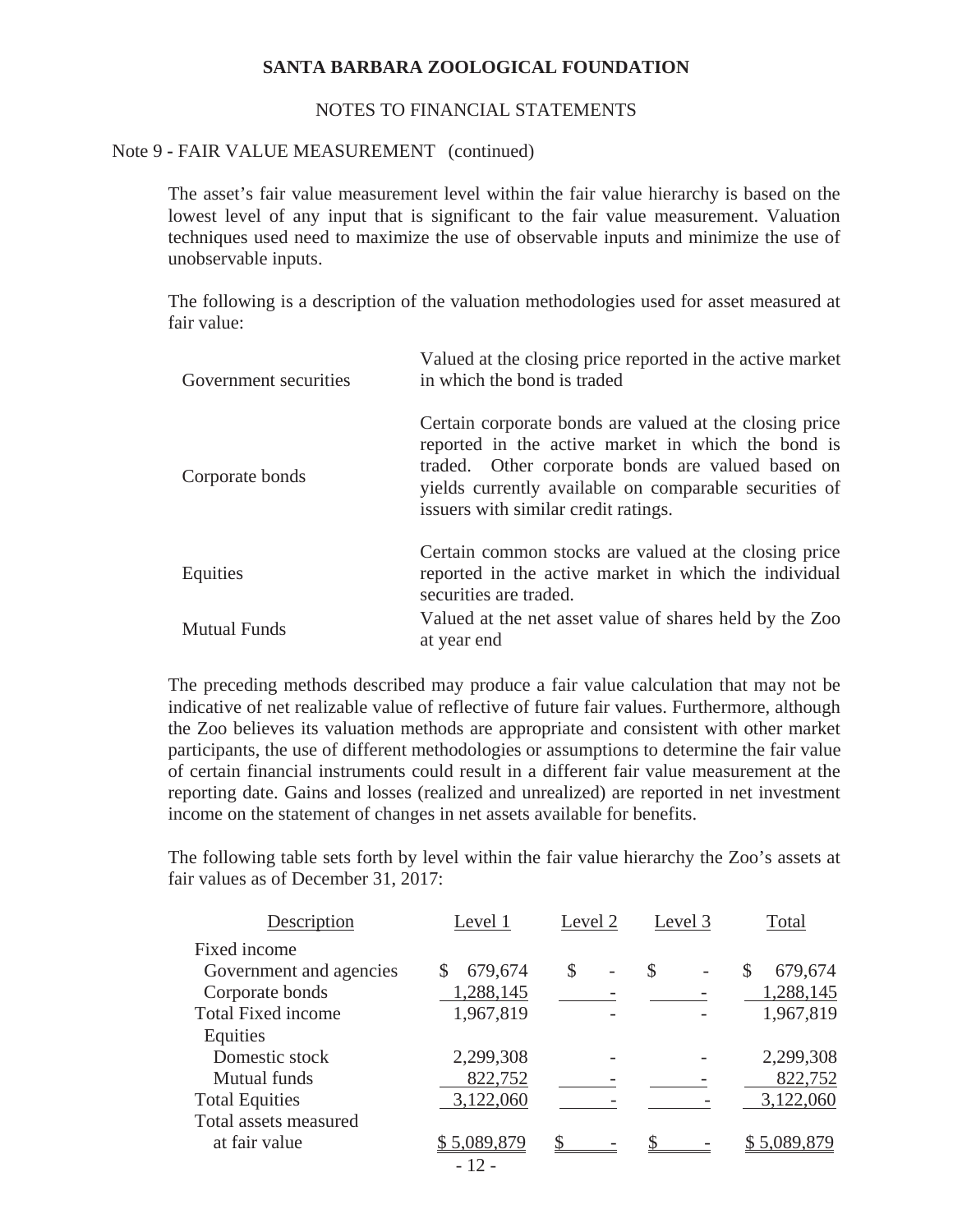### NOTES TO FINANCIAL STATEMENTS

#### Note 10 **-** PENSION PLAN

The Zoo has adopted a policy of providing a pension plan for employees over age 21 with three years out of the prior five years of employment. This plan is fully funded by the Zoo every year under a Simplified Employee Pension arrangement contributing 8% of the eligible employee's salary to the plan. Total Zoo pension contributions for 2017 were \$327,005.

# Note 11 – POST-RETIREMENT BENEFITS PAYABLE

In 1997, the Zoo entered into a retirement benefit package with a former employee for the Zoo to pay monthly retirement benefits for his lifetime. At December 31, 2017, it is anticipated that the Zoo's discounted present value obligation, based on a discount rate of 4.5% (current borrowing rate), to fulfill this agreement is \$320,000.

### Note 12 – LONG-TERM DEBT

The Zoo entered into a Commercial Non-Revolving Term Line of Credit for \$1,500,000 with Union Bank, N.A. on December 4, 2012, to assist with financing construction of the Discovery Pavilion until pledges are received, which converted to a fixed term note on December 4, 2013. This Note was extended on December 30, 2013 with all other terms and conditions the same. Interest only payments will be made monthly at one-quarter percent above the Wall Street Journal Prime Rate on the unpaid principal amount. As of June 4, 2014, the Line of Credit converted to a fixed rate loan for the aggregate unpaid amount of all advances. This was payable in equal installments comprised of principal and interest based on a 48-month amortization period and a fixed interest rate of 4.125%, ending on June 4, 2018. This Note was secured by a 1st Priority UCC-1 blanket filing. Covenants include minimum quarterly liquidity, minimum debt service coverage ratio and no additional funded debt. The note was repaid in full during the year.

### Note 13 - CONCENTRATION OF CREDIT RISK

The Zoo maintains several bank accounts covered by the Federal Deposit Insurance Corporation (FDIC) which insures up to \$250,000 for each owner in each financial institution. As of December 31, 2017, the Zoo's balances in the checking accounts exceeded the federally insured limit by approximately \$1,950,000.

Additionally the Zoo has cash in its investment portfolio that is insured up to \$500,000 by the Securities Investor Protection Corporation (SIPC). At various times during the year the Zoo's investment in money market funds exceeded the SIPC insured limit of \$500,000.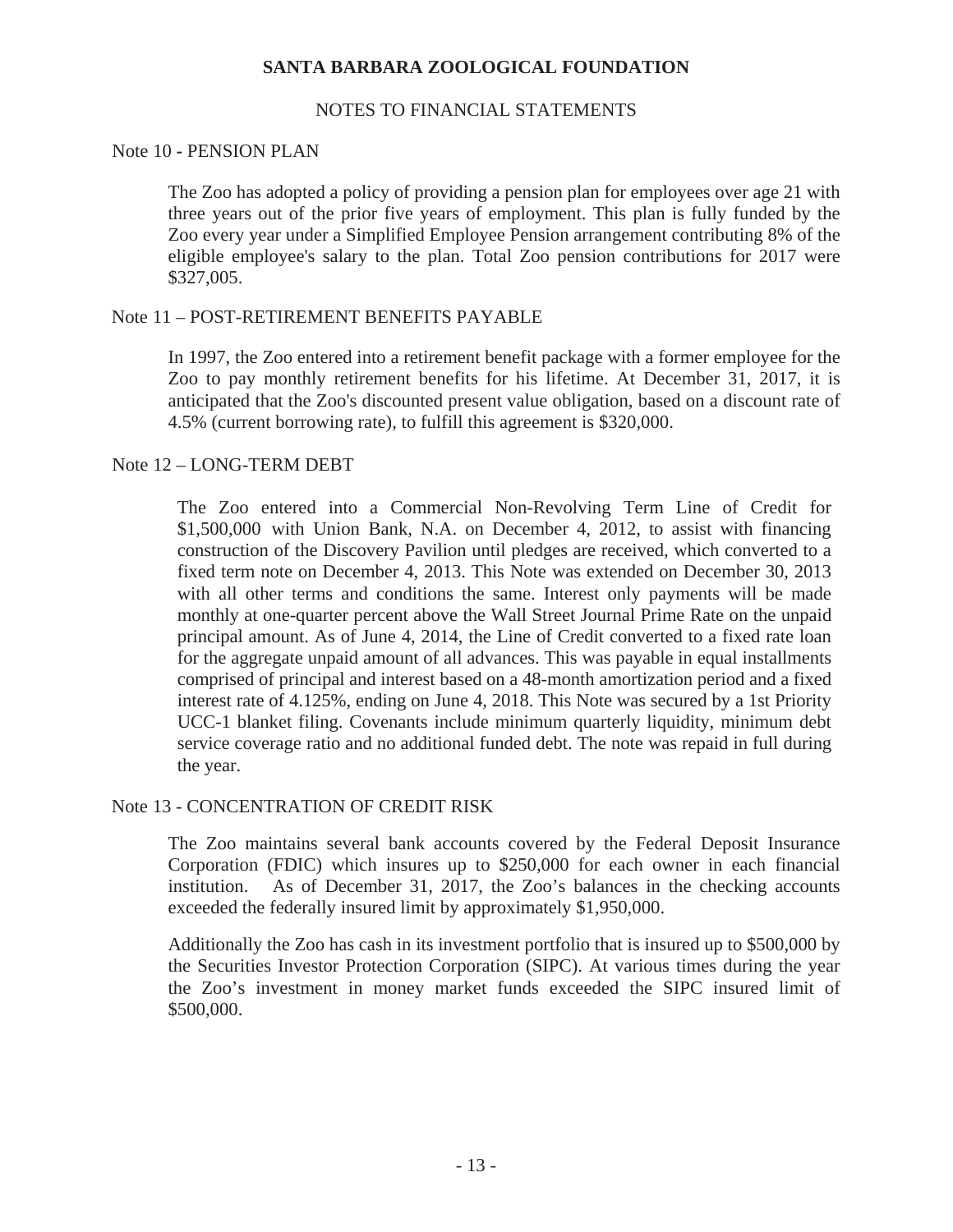#### NOTES TO FINANCIAL STATEMENTS

#### Note 14 **-** ENDOWMENT FUNDS

The Zoo's endowment consists of approximately four individual funds established for a variety of purposes. Its endowment includes both donor-restricted endowment funds and funds designated by the board of directors to function as endowments. As required by GAAP, net assets associated with endowment funds are classified and reported based on the existence or absence of donor-imposed restrictions, as well as funds designated by the board of directors to function as endowments.

#### Interpretation of Relevant Law

The Board of Trustees of the Zoo has interpreted the California adopted Universal Prudent Management of Institutional Funds Act (UPMIFA) as requiring the preservation of the fair value of the original gift as of the gift date of the donor-restricted endowment funds absent explicit donor stipulations to the contrary. As a result of this interpretation, the Zoo classifies as permanently restricted net assets (a) the original value of gifts donated to the permanent endowment, (b) the original value of subsequent gifts to the permanent endowment, and (c) accumulations to the permanent endowment made in accordance with the direction of the applicable donor gift instrument at the time the accumulation is added to the fund. The remaining portion of the donor-restricted endowment fund that is not classified in permanently restricted net assets is classified as temporarily restricted net assets until those amounts are appropriated for expenditure by the Zoo in a manner consistent with the standard of prudence prescribed by UPMIFA. In accordance with California UPMIFA the Zoo considers the following factors in making a determination to appropriate or accumulate donor-restricted endowment funds:

- The duration and preservation of the fund
- The purposes of the Zoo and the donor-restricted endowment fund
- General economic conditions
- The possible effect of inflation and deflation
- The expected total return from income and the appreciation of investments
- Other resources of the Zoo
- The investment policies of the Zoo

As of December 31, 2017, endowment net asset composition by type of fund is:

|                          | Unrestricted | Temporarily<br>Restricted | Permanently<br>Restricted | Total       |
|--------------------------|--------------|---------------------------|---------------------------|-------------|
| Donor restricted         | \$           | \$1,188,300               | $$2,167,773$ $$3,356,073$ |             |
| Board restricted         | 380,960      |                           |                           | 380,960     |
| Total endowment<br>funds | 380,960      | \$1,188,300               | \$2,167,773               | \$3,737,033 |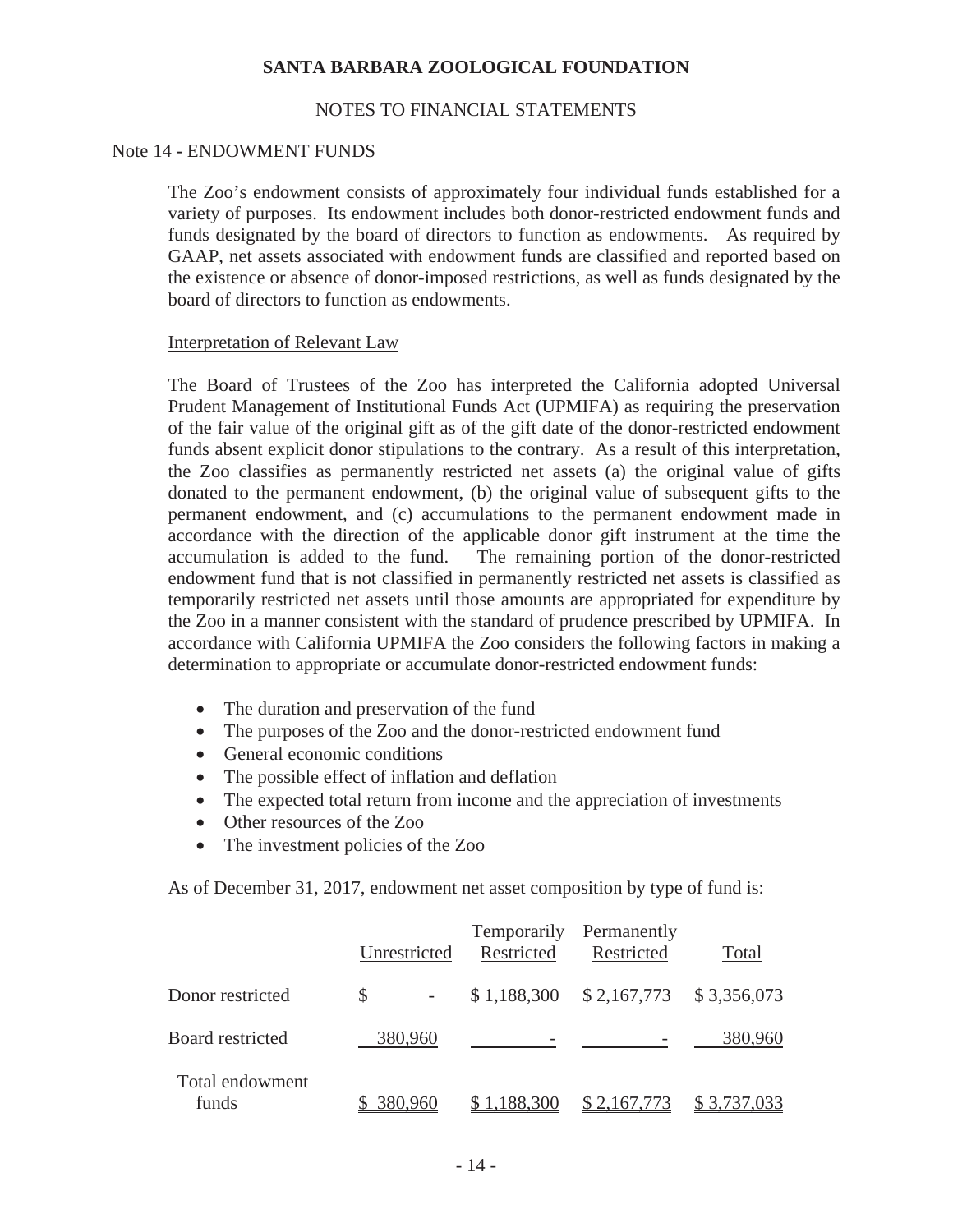# NOTES TO FINANCIAL STATEMENTS

# Note 14 **-** ENDOWMENT FUNDS (continued)

Changes in Endowment Net Assets for the Year Ended December 31, 2017, are:

|                                                                          | Unrestricted  | Temporarily<br>Restricted | Permanently<br>Restricted | Total       |
|--------------------------------------------------------------------------|---------------|---------------------------|---------------------------|-------------|
| Endowment net assets,<br>beginning of year                               | \$<br>260,036 | $\mathbb{S}$<br>877,758   | \$2,022,412               | \$3,160,206 |
| Net investment return,<br>(investment income,<br>realized and unrealized |               |                           |                           |             |
| gain/losses)                                                             | 37,141        | 310,542                   |                           | 347,683     |
| Contributions                                                            | 83,783        |                           | 145,361                   | 229,144     |
| Appropriation of<br>endowment assets for<br>expenditure                  |               |                           |                           |             |
| Endowment net assets,<br>end of year                                     | 380,960       | \$1,188,300               | S<br>2,167,7              | \$3,737,033 |

# Return Objectives and Risk Parameters

The Zoo has adopted investment and spending policies for endowment assets that attempt to provide a predictable stream of funding to programs supported by its endowment while seeking to maintain the purchasing power of the endowment assets. Endowment assets include those assets of donor-restricted funds that the Zoo must hold in perpetuity or for a donor-specified period as well as board-designated funds. Under this policy, as approved by the board of trustees, the endowment assets are invested in a manner that is intended to produce results that provide a reasonable balance between the quest for growth and the need to protect principal. The Zoo expects its endowment funds, over time, to provide an average rate of return of approximately five percent annually. Actual returns in any given year may vary from this amount.

# Strategies Employed for Achieving Objectives

To satisfy its long-term rate-of return objectives, the Zoo relies on a total return strategy in which investment returns are achieved through both capital appreciation (realized and unrealized) and current yield (interest and dividends). The Zoo targets a diversified asset allocation that places a greater emphasis on equity-based investments to achieve it longterm objectives within prudent risk constraints.